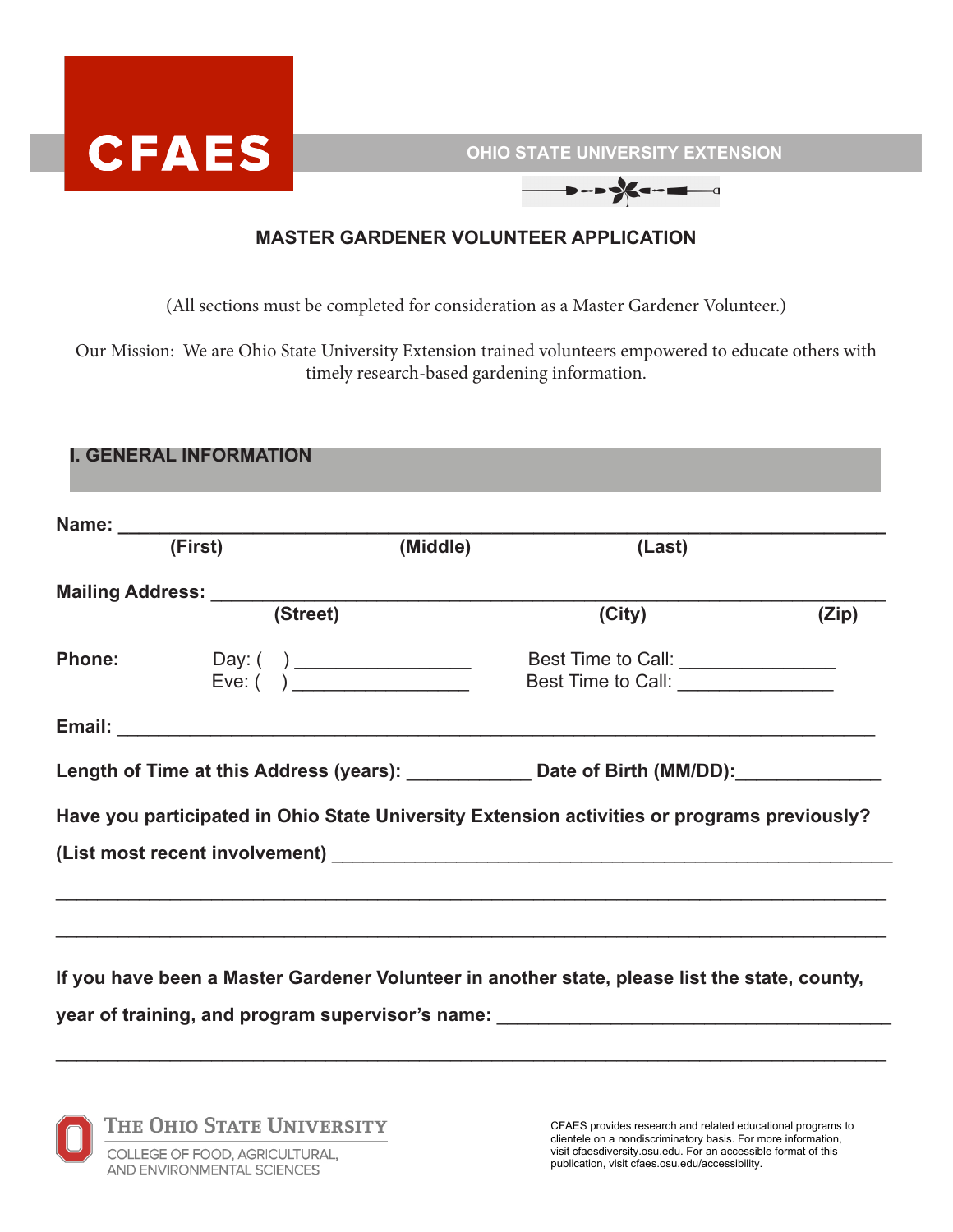## **II. VOLUNTEER INTEREST**

Why are you interested in becoming a Master Gardener Volunteer?

What is your gardening philosophy? (Optional - County Coordinators can delete this section, however, if you keep it, remove this highlighted statement!)

Work Experience: (List current or most recent experience first)

| <b>Employer</b>     | <b>Position Title</b>                                                | Year |  |
|---------------------|----------------------------------------------------------------------|------|--|
|                     |                                                                      |      |  |
|                     |                                                                      |      |  |
|                     |                                                                      |      |  |
|                     | Volunteer Experience: (List current or most recent experience first) |      |  |
| <b>Organization</b> | <b>Volunteer Role</b>                                                | Year |  |
|                     |                                                                      |      |  |
|                     |                                                                      |      |  |
|                     |                                                                      |      |  |



CFAES provides research and related educational programs to clientele on a nondiscriminatory basis. For more information, visit cfaesdiversity.osu.edu. For an accessible format of this publication, visit cfaes.osu.edu/accessibility.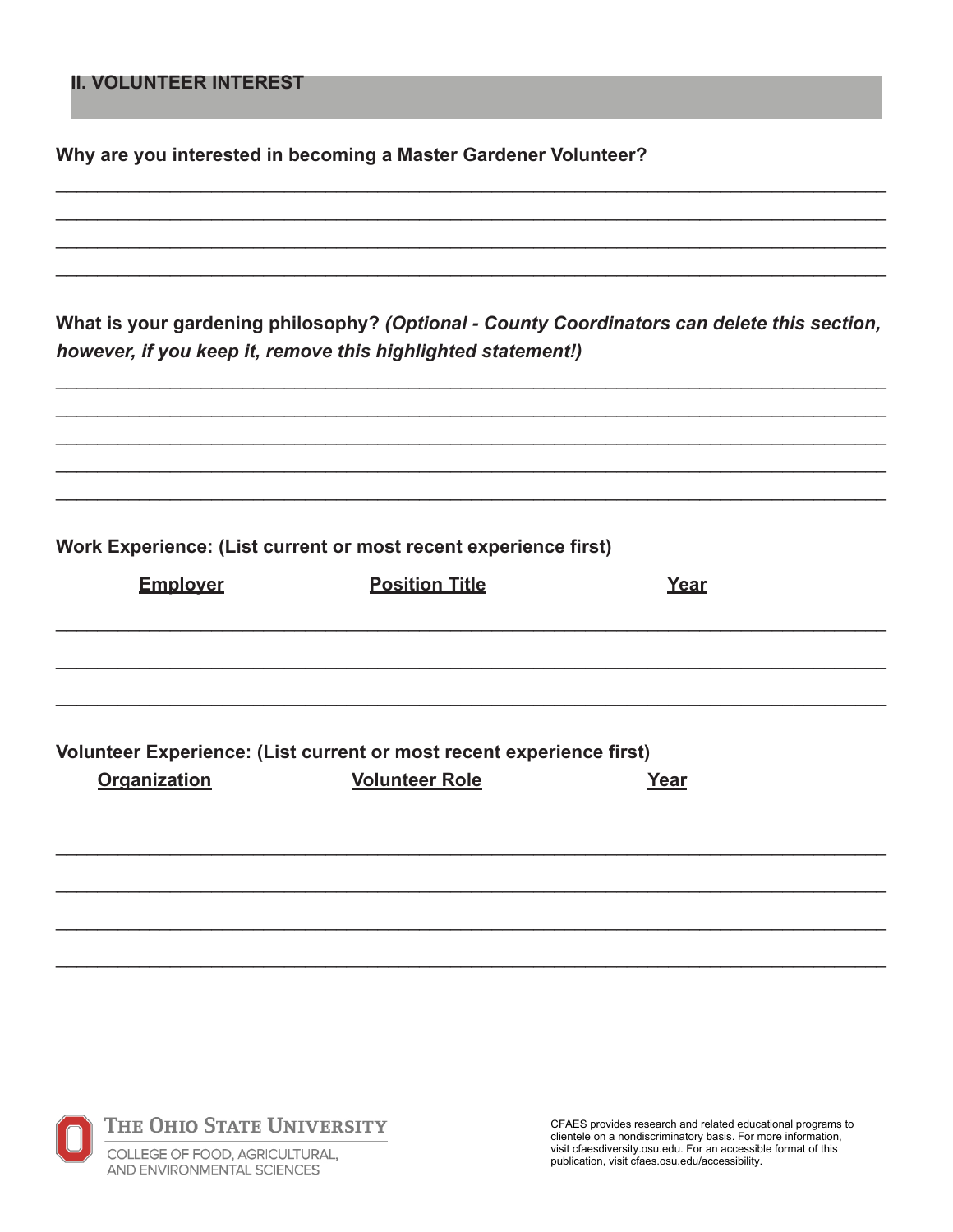| Have you had any teaching or public speaking experience? Yes | <b>Note</b> | If so, please |
|--------------------------------------------------------------|-------------|---------------|
| provide details:                                             |             |               |

\_\_\_\_\_\_\_\_\_\_\_\_\_\_\_\_\_\_\_\_\_\_\_\_\_\_\_\_\_\_\_\_\_\_\_\_\_\_\_\_\_\_\_\_\_\_\_\_\_\_\_\_\_\_\_\_\_\_\_\_\_\_\_\_\_\_\_\_\_\_\_\_\_\_\_\_\_\_\_\_

\_\_\_\_\_\_\_\_\_\_\_\_\_\_\_\_\_\_\_\_\_\_\_\_\_\_\_\_\_\_\_\_\_\_\_\_\_\_\_\_\_\_\_\_\_\_\_\_\_\_\_\_\_\_\_\_\_\_\_\_\_\_\_\_\_\_\_\_\_\_\_\_\_\_\_\_\_\_\_\_

\_\_\_\_\_\_\_\_\_\_\_\_\_\_\_\_\_\_\_\_\_\_\_\_\_\_\_\_\_\_\_\_\_\_\_\_\_\_\_\_\_\_\_\_\_\_\_\_\_\_\_\_\_\_\_\_\_\_\_\_\_\_\_\_\_\_\_\_\_\_\_\_\_\_\_\_\_\_\_\_

\_\_\_\_\_\_\_\_\_\_\_\_\_\_\_\_\_\_\_\_\_\_\_\_\_\_\_\_\_\_\_\_\_\_\_\_\_\_\_\_\_\_\_\_\_\_\_\_\_\_\_\_\_\_\_\_\_\_\_\_\_\_\_\_\_\_\_\_\_\_\_\_\_\_\_\_\_\_\_\_

\_\_\_\_\_\_\_\_\_\_\_\_\_\_\_\_\_\_\_\_\_\_\_\_\_\_\_\_\_\_\_\_\_\_\_\_\_\_\_\_\_\_\_\_\_\_\_\_\_\_\_\_\_\_\_\_\_\_\_\_\_\_\_\_\_\_\_\_\_\_\_\_\_\_\_\_\_\_\_

|                                     | Other speacial skills, training, interests (i.e. bird watching, social media, publishing, writing, |                                |
|-------------------------------------|----------------------------------------------------------------------------------------------------|--------------------------------|
| $etc.$ ):                           |                                                                                                    |                                |
|                                     |                                                                                                    |                                |
|                                     |                                                                                                    |                                |
|                                     |                                                                                                    |                                |
|                                     |                                                                                                    |                                |
|                                     | Type of activities in which you are interested: (Optional - County Coordinators can delete this    |                                |
|                                     | section or you can update the categories to reflect your county project and needs; however, if     |                                |
| you keep it remove this statement!) |                                                                                                    |                                |
| $\Box$ Garden Helpline              | $\square$ Public Presentations                                                                     | □Community Gardens             |
| □ Demonstration Gardens             | $\square$ Working with Children                                                                    | □ Working with Adults          |
| $\Box$ Social Media                 | <b>Garden Writing</b><br>$\Box$                                                                    | $\Box$ Health and Horticulture |
| $\Box$ Other Interests $\Box$       |                                                                                                    |                                |
|                                     | Indicate days and times you are available to volunteer: (Optional - County Coordinators can        |                                |
|                                     | delete this section, however, if you keep it, remove this highlighted statement!)                  |                                |
| <b>Monday</b>                       | morning afternoon evening                                                                          |                                |
| Tuesday                             | morning afternoon evening                                                                          |                                |

Wednesday morning \_\_\_\_ afternoon\_\_\_\_ evening

 **Thursday morning\_\_\_\_\_ afternoon\_\_\_\_\_ evening\_\_\_\_\_**

Friday morning\_\_\_\_\_ afternoon\_\_\_\_\_ evening\_\_\_\_\_

Saturday morning\_\_\_\_\_ afternoon\_\_\_\_\_ evening\_

COLLEGE OF FOOD, AGRICULTURAL, AND ENVIRONMENTAL SCIENCES

THE OHIO STATE UNIVERSITY

CFAES provides research and related educational programs to clientele on a nondiscriminatory basis. For more information, visit cfaesdiversity.osu.edu. For an accessible format of this publication, visit cfaes.osu.edu/accessibility.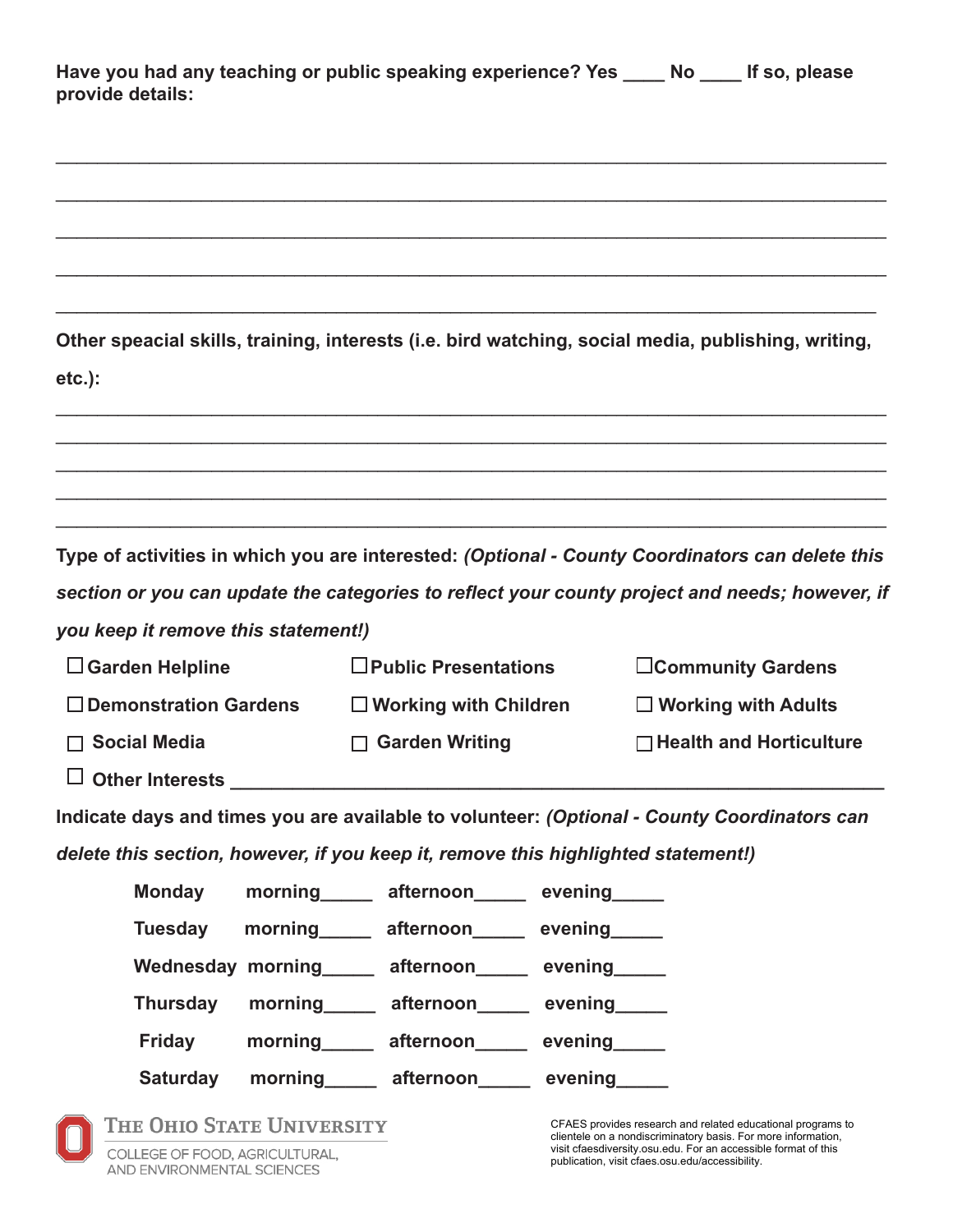**We sometimes have many more applicants than volunteer positions, and consequently must choose among equally qualified individuals. Please explain why you think you would make a good Master Gardener Volunteer:** 

 $\mathcal{L}_\text{max} = \frac{1}{2} \sum_{i=1}^{n} \frac{1}{2} \sum_{i=1}^{n} \frac{1}{2} \sum_{i=1}^{n} \frac{1}{2} \sum_{i=1}^{n} \frac{1}{2} \sum_{i=1}^{n} \frac{1}{2} \sum_{i=1}^{n} \frac{1}{2} \sum_{i=1}^{n} \frac{1}{2} \sum_{i=1}^{n} \frac{1}{2} \sum_{i=1}^{n} \frac{1}{2} \sum_{i=1}^{n} \frac{1}{2} \sum_{i=1}^{n} \frac{1}{2} \sum_{i=1}^{n} \frac{1$ 

 $\mathcal{L}_\text{max} = \frac{1}{2} \sum_{i=1}^{n} \frac{1}{2} \sum_{i=1}^{n} \frac{1}{2} \sum_{i=1}^{n} \frac{1}{2} \sum_{i=1}^{n} \frac{1}{2} \sum_{i=1}^{n} \frac{1}{2} \sum_{i=1}^{n} \frac{1}{2} \sum_{i=1}^{n} \frac{1}{2} \sum_{i=1}^{n} \frac{1}{2} \sum_{i=1}^{n} \frac{1}{2} \sum_{i=1}^{n} \frac{1}{2} \sum_{i=1}^{n} \frac{1}{2} \sum_{i=1}^{n} \frac{1$ 

 $\mathcal{L}_\text{max} = \frac{1}{2} \sum_{i=1}^{n} \frac{1}{2} \sum_{i=1}^{n} \frac{1}{2} \sum_{i=1}^{n} \frac{1}{2} \sum_{i=1}^{n} \frac{1}{2} \sum_{i=1}^{n} \frac{1}{2} \sum_{i=1}^{n} \frac{1}{2} \sum_{i=1}^{n} \frac{1}{2} \sum_{i=1}^{n} \frac{1}{2} \sum_{i=1}^{n} \frac{1}{2} \sum_{i=1}^{n} \frac{1}{2} \sum_{i=1}^{n} \frac{1}{2} \sum_{i=1}^{n} \frac{1$ 

 $\mathcal{L}_\text{max} = \frac{1}{2} \sum_{i=1}^{n} \frac{1}{2} \sum_{i=1}^{n} \frac{1}{2} \sum_{i=1}^{n} \frac{1}{2} \sum_{i=1}^{n} \frac{1}{2} \sum_{i=1}^{n} \frac{1}{2} \sum_{i=1}^{n} \frac{1}{2} \sum_{i=1}^{n} \frac{1}{2} \sum_{i=1}^{n} \frac{1}{2} \sum_{i=1}^{n} \frac{1}{2} \sum_{i=1}^{n} \frac{1}{2} \sum_{i=1}^{n} \frac{1}{2} \sum_{i=1}^{n} \frac{1$ 

 $\mathcal{L}_\text{max} = \frac{1}{2} \sum_{i=1}^{n} \frac{1}{2} \sum_{i=1}^{n} \frac{1}{2} \sum_{i=1}^{n} \frac{1}{2} \sum_{i=1}^{n} \frac{1}{2} \sum_{i=1}^{n} \frac{1}{2} \sum_{i=1}^{n} \frac{1}{2} \sum_{i=1}^{n} \frac{1}{2} \sum_{i=1}^{n} \frac{1}{2} \sum_{i=1}^{n} \frac{1}{2} \sum_{i=1}^{n} \frac{1}{2} \sum_{i=1}^{n} \frac{1}{2} \sum_{i=1}^{n} \frac{1$ 

 $\mathcal{L}_\text{max} = \frac{1}{2} \sum_{i=1}^{n} \frac{1}{2} \sum_{i=1}^{n} \frac{1}{2} \sum_{i=1}^{n} \frac{1}{2} \sum_{i=1}^{n} \frac{1}{2} \sum_{i=1}^{n} \frac{1}{2} \sum_{i=1}^{n} \frac{1}{2} \sum_{i=1}^{n} \frac{1}{2} \sum_{i=1}^{n} \frac{1}{2} \sum_{i=1}^{n} \frac{1}{2} \sum_{i=1}^{n} \frac{1}{2} \sum_{i=1}^{n} \frac{1}{2} \sum_{i=1}^{n} \frac{1$ 

## $\mathcal{L}_\text{max} = \frac{1}{2} \sum_{i=1}^{n} \frac{1}{2} \sum_{i=1}^{n} \frac{1}{2} \sum_{i=1}^{n} \frac{1}{2} \sum_{i=1}^{n} \frac{1}{2} \sum_{i=1}^{n} \frac{1}{2} \sum_{i=1}^{n} \frac{1}{2} \sum_{i=1}^{n} \frac{1}{2} \sum_{i=1}^{n} \frac{1}{2} \sum_{i=1}^{n} \frac{1}{2} \sum_{i=1}^{n} \frac{1}{2} \sum_{i=1}^{n} \frac{1}{2} \sum_{i=1}^{n} \frac{1$ **III. PERSONAL REFERENCES**

Have you ever been convicted of a misdemeanor or a felony?

**If yes, please give date, nature, and disposition of offense:** 

Reference 1:

**Please note:** A criminal record will be considered as it relates to specifics of the volunteer position for which you are applying. A criminal record may prevent an individual from volunteering, depending on the nature of the offense.

 $\mathcal{L}_\text{max} = \frac{1}{2} \sum_{i=1}^{n} \frac{1}{2} \sum_{i=1}^{n} \frac{1}{2} \sum_{i=1}^{n} \frac{1}{2} \sum_{i=1}^{n} \frac{1}{2} \sum_{i=1}^{n} \frac{1}{2} \sum_{i=1}^{n} \frac{1}{2} \sum_{i=1}^{n} \frac{1}{2} \sum_{i=1}^{n} \frac{1}{2} \sum_{i=1}^{n} \frac{1}{2} \sum_{i=1}^{n} \frac{1}{2} \sum_{i=1}^{n} \frac{1}{2} \sum_{i=1}^{n} \frac{1$  $\mathcal{L}_\text{max} = \frac{1}{2} \sum_{i=1}^{n} \frac{1}{2} \sum_{i=1}^{n} \frac{1}{2} \sum_{i=1}^{n} \frac{1}{2} \sum_{i=1}^{n} \frac{1}{2} \sum_{i=1}^{n} \frac{1}{2} \sum_{i=1}^{n} \frac{1}{2} \sum_{i=1}^{n} \frac{1}{2} \sum_{i=1}^{n} \frac{1}{2} \sum_{i=1}^{n} \frac{1}{2} \sum_{i=1}^{n} \frac{1}{2} \sum_{i=1}^{n} \frac{1}{2} \sum_{i=1}^{n} \frac{1$ 

**References:** List non-family members who have knowledge of your skills, abilities, and qualifications. Individuals should have worked with you on projects and activities and/or have direct experience with or knowledge of your qualifications. Please provide complete addresses and phone numbers.

| Name:    |                                                              |                |         |                                                                                                                              |  |
|----------|--------------------------------------------------------------|----------------|---------|------------------------------------------------------------------------------------------------------------------------------|--|
|          |                                                              | (Relationship) | (Phone) | (Email)                                                                                                                      |  |
| Address: |                                                              |                |         |                                                                                                                              |  |
|          | (Street)                                                     | (City)         |         | (State)<br>(Zip)                                                                                                             |  |
|          |                                                              |                |         |                                                                                                                              |  |
|          | THE OHIO STATE UNIVERSITY                                    |                |         | CFAES provides research and related educational programs to<br>clientele on a nondiscriminatory basis. For more information, |  |
|          | COLLEGE OF FOOD, AGRICULTURAL,<br>AND ENVIRONMENTAL SCIENCES |                |         | visit cfaesdiversity.osu.edu. For an accessible format of this<br>publication, visit cfaes.osu.edu/accessibility.            |  |